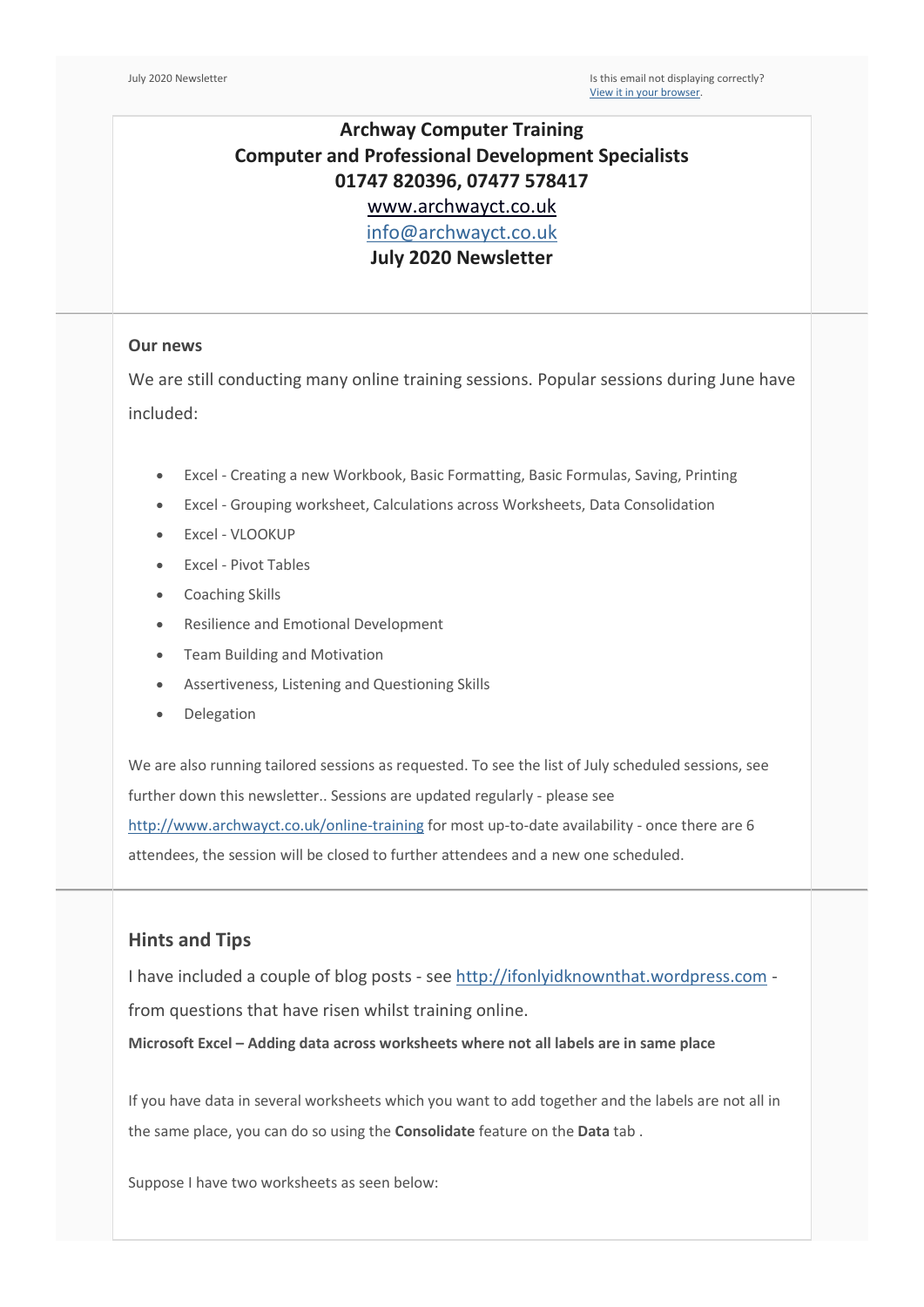|               |                              |         |                   |    |        | G             |
|---------------|------------------------------|---------|-------------------|----|--------|---------------|
|               | Vending Machine Sales Area 1 |         |                   |    |        |               |
| Item          | Monday                       | Tuesday | Wednesda Thursday |    | Friday | <b>Totals</b> |
| Milky Way     | 12                           | 13      | 24                | 43 | 24     | 116           |
| Crisos        | 22                           | 22      | 43                | 21 | 13     | 121           |
| Sweets        | 15                           | 14      | 14                | 15 | 12     | 70            |
| <b>Drinks</b> | 20                           | 23      | 26                | 21 | 32     | 122           |
| Aero          | 10                           | 20      | 30                | 40 | 50     | 150           |
|               |                              |         |                   |    |        |               |
|               |                              |         |                   |    |        |               |

and

|               | Vending Machines Sales Area 2 |         |                          |    |    |        |  |
|---------------|-------------------------------|---------|--------------------------|----|----|--------|--|
| ltem          | Monday                        | Tuesday | Wednesda Thursday Friday |    |    | Totals |  |
| Mars Bar      |                               |         | 24                       |    | 24 | 116    |  |
| Crisps        | 12                            | 12      | 33                       |    |    | 79     |  |
| <b>Sweets</b> | 25                            | 24      | 24                       | 25 | 22 | 120    |  |
| Drinks        | 20                            | 23      | 26                       | 21 | 32 | 122    |  |
|               |                               |         |                          |    |    |        |  |
|               |                               |         |                          |    |    |        |  |

I would like to create a third worksheet where the figures are all added together.

Go to the third worksheet and select a blank area larger than you think you need for the end result, then on the **Data** tab, click **Consolidate**. The **Consolidate** dialog box will be displayed.

| Consolidate                                |                             | $\overline{\mathbb{R}}$<br>$\boxtimes$ |
|--------------------------------------------|-----------------------------|----------------------------------------|
| <b>Function:</b>                           |                             |                                        |
| $\sim$<br>Sum                              |                             |                                        |
| <b>Reference:</b>                          |                             |                                        |
|                                            | ÷                           | Browse                                 |
| All references:                            |                             |                                        |
|                                            | $\mu_{\rm L}$               | Add                                    |
|                                            | $\mathcal{L}_{\mathcal{F}}$ | Delete                                 |
| Use labels in                              |                             |                                        |
| $\Box$ Top row                             |                             |                                        |
| Left column<br>Create links to source data |                             |                                        |
|                                            |                             |                                        |
|                                            | OK                          | Close                                  |

Put a tick by **Use labels in Top row** and **Left column**. If you want to be able to see changes on this worksheet if data in the original data changes, check the **Create links to source data** box.

If you want a function other than **Sum**, select it from the **Function** dropdown box.

Click in **Reference**, select your first cell range and click **Add**. Repeat for each range to be included in the final worksheet.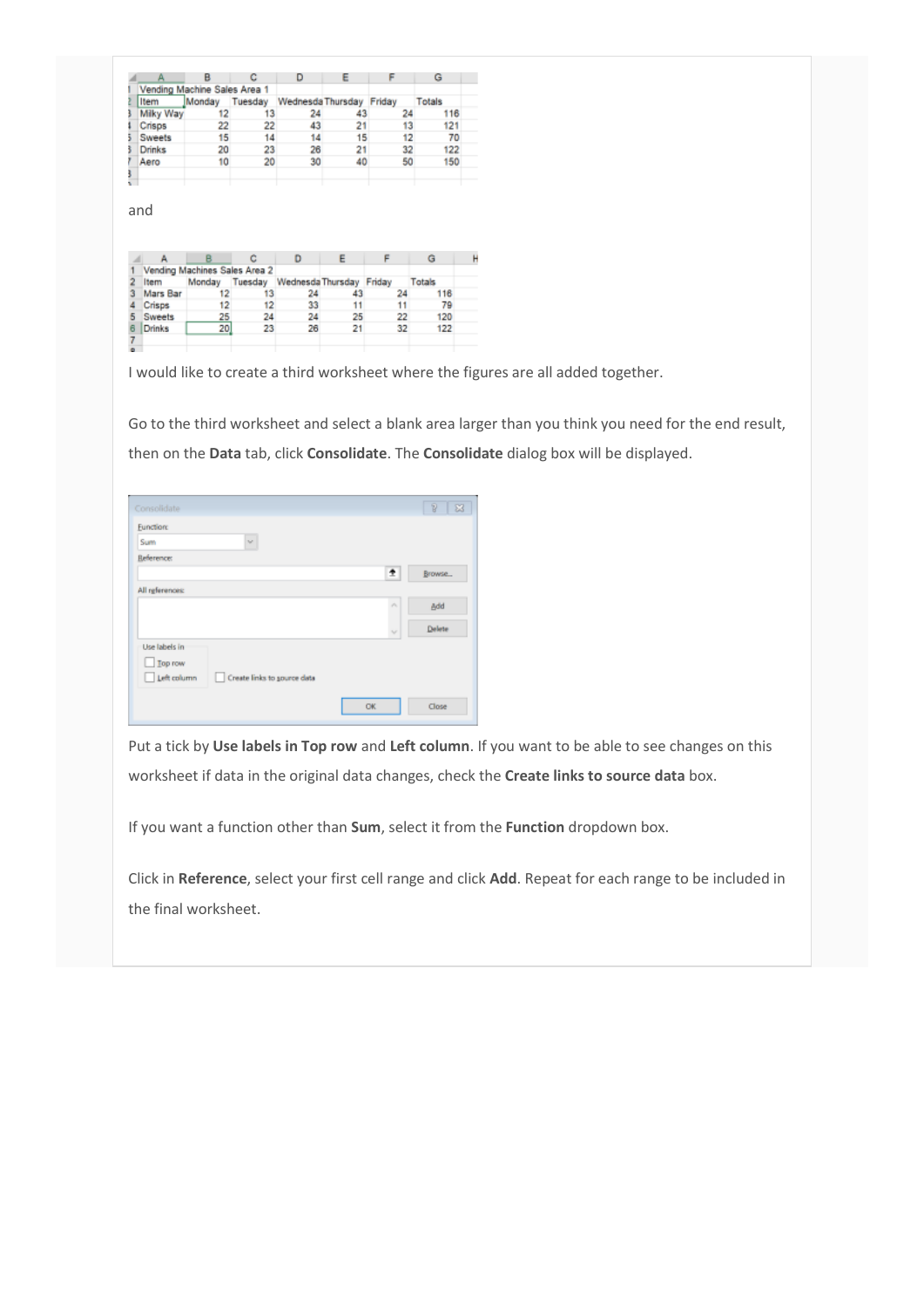| Consolidate                 |                             |               | $\overline{B}$<br>$\Sigma$ |
|-----------------------------|-----------------------------|---------------|----------------------------|
| <b>Function:</b>            |                             |               |                            |
| Sum                         | $\sim$                      |               |                            |
| <b>Reference:</b>           |                             |               |                            |
| 'Area2 Sales'15A\$2:\$G\$6  |                             | 生             | Browse                     |
| All references:             |                             |               |                            |
| 'Area1 Sales'!\$A\$2\$G\$7  |                             | $\mu_{\rm L}$ | Add                        |
|                             |                             |               |                            |
| 'Area2 Sales'!\$A\$2:\$6\$6 |                             |               |                            |
|                             |                             | $\mathcal{G}$ | Delete                     |
| Use labels in               |                             |               |                            |
| $\vee$ Top row              |                             |               |                            |
| Left column                 | Create links to source data |               |                            |
|                             |                             |               |                            |

#### Click **OK**.

| 12                   |     |               |        |         |                   |    |        |        |
|----------------------|-----|---------------|--------|---------|-------------------|----|--------|--------|
|                      |     |               | Monday | Tuesdav | Wednesda Thursday |    | Friday | Totals |
| $\div$               | з   | Milky Way     |        |         |                   |    |        | 116    |
| $\ddot{\phantom{1}}$ | 5   | Mars Bar      |        |         | 24                | 43 | 24     | 116    |
| ÷                    |     | Crisos        |        | 34      | 76                | 32 | 24     | 200    |
| ÷                    |     | <b>Sweets</b> | 40     | 38      | 38                | 40 | 34     | 190    |
| $\ddot{}$            |     | <b>Drinks</b> | 40     | 46      | 52                | 42 | 64     | 244    |
| $\div$               | 16  | Aero          | 10     | 20      | 30                | 40 | 50     | 150    |
|                      | $-$ |               |        |         |                   |    |        |        |

The worksheet will now have the totals from all selected worksheets.

The same technique will work across workbooks, though you will find it useful if you have all workbooks open before you start.

Find more details of our [Excel training.](http://www.archwayct.co.uk/microsoft-office-training/microsoft-excel-training)

#### **Microsoft Excel - Calculating the difference between times**

If you are collecting data in terms of dates and hours and minutes, you may well want to find a time difference between two columns, e.g. time needed to service calls, time taken for order to be dispatched, etc.

First to input the dates and times, format the columns by selecting the columns to be formatted,

click on the **Number Format** dialog box launcher [a](https://ifonlyidknownthat.files.wordpress.com/2020/06/dialog-box-launcher.png)nd clicking **Custom**. Use format **dd/mm/yyyy hh:mm** and click **OK**. You can now input the relevant dates and times.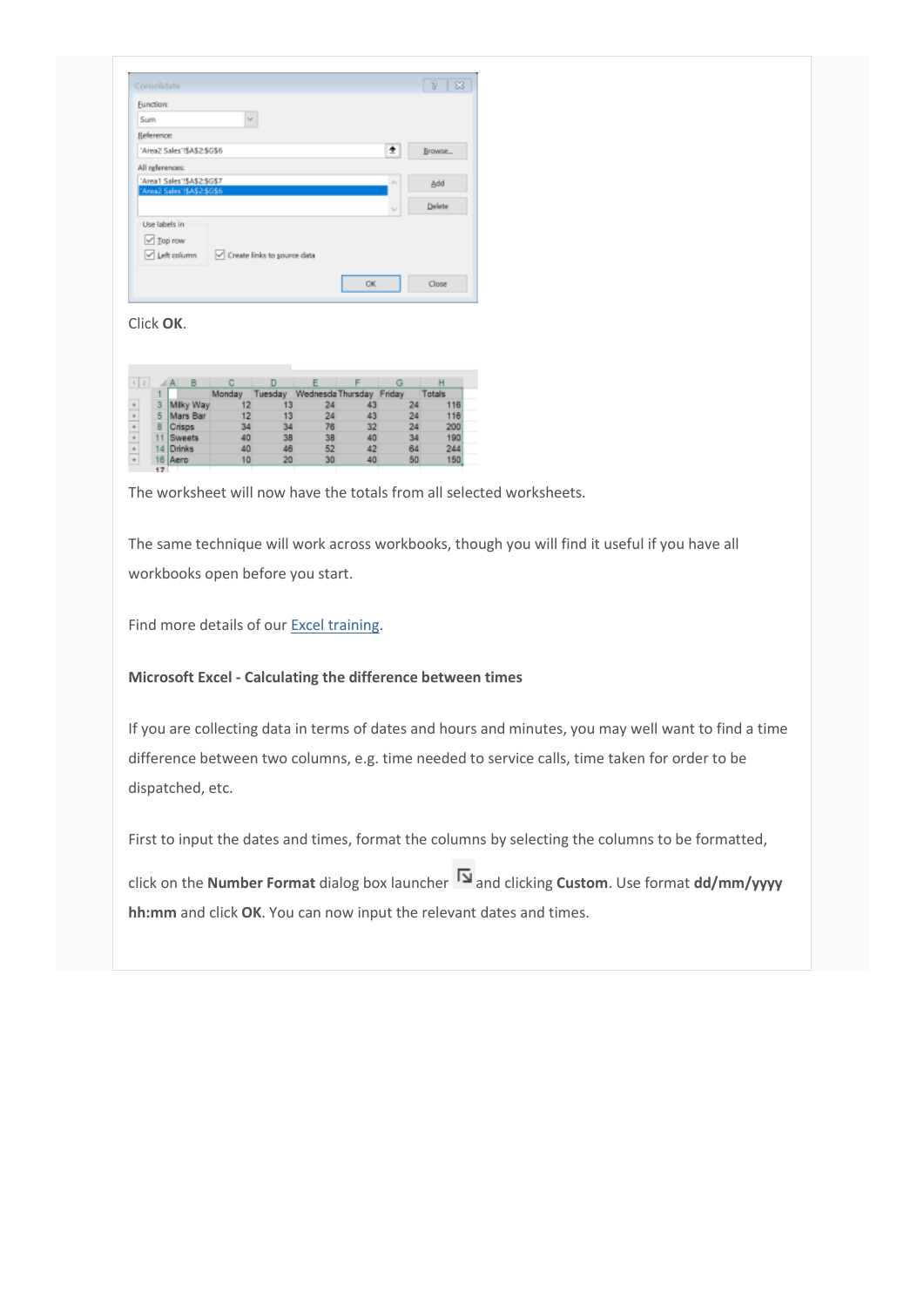| Format Cells                                                                                                          |            |                                                                        |                                                                    |      |                                                                                   |        | 83 |
|-----------------------------------------------------------------------------------------------------------------------|------------|------------------------------------------------------------------------|--------------------------------------------------------------------|------|-----------------------------------------------------------------------------------|--------|----|
| Number                                                                                                                | Alignment  | Font                                                                   | Border                                                             | Fill | Protection                                                                        |        |    |
| Category:<br>General<br>Number<br>Currency<br>Date<br>Time<br>Percentage<br>Fraction<br>Scientific<br>Text<br>Special | Accounting | Sample<br><b>Type:</b><br>dd-mmm<br>mmm-yy<br><b>Nrumm</b><br>hhommess | 06/05/2020 09:00<br>dd/mm/www.hh.mm<br>homm AM/PM<br>hommiss AM/PM |      |                                                                                   |        |    |
|                                                                                                                       |            | <b>mmoss</b><br>mmoss.D<br>Ø)<br>[h] mmaa                              | ld/mm/www.hitamm                                                   |      |                                                                                   |        |    |
|                                                                                                                       |            |                                                                        | 王国神道の武将神道では151人(後)                                                 |      | Type the number format code, using one of the existing codes as a starting point. | Delete |    |
|                                                                                                                       |            |                                                                        |                                                                    |      | ÖK                                                                                | Cancel |    |
|                                                                                                                       |            |                                                                        |                                                                    |      |                                                                                   |        |    |
|                                                                                                                       |            | А                                                                      |                                                                    |      | B                                                                                 |        |    |
|                                                                                                                       | Time 1     |                                                                        |                                                                    |      | Time 2                                                                            |        |    |
|                                                                                                                       |            |                                                                        |                                                                    |      | 06/05/2020 09:00 07/05/2020 15:06                                                 |        |    |
|                                                                                                                       |            |                                                                        |                                                                    |      | 01/06/2020 17:00 03/06/2020 09:56                                                 |        |    |

Format the Time Difference column by selecting the column, click on the **Number Format** dialog box launcher and click **Custom**. For the format use **[h]:mm**. Click **OK**.

| $\mathcal{O}$ | ē<br>٠ | Ťx                                | $= B2 - A2$            |  |
|---------------|--------|-----------------------------------|------------------------|--|
|               |        | B                                 |                        |  |
|               | Time 1 | Time 2                            | <b>Time difference</b> |  |
|               |        | 06/05/2020 09:00 07/05/2020 15:06 | 30:06                  |  |
|               |        | 01/06/2020 17:00 03/06/2020 09:56 | 40:56                  |  |
|               |        | 04/06/2020 09:45 04/06/2020 16:46 | 7:01                   |  |
|               |        |                                   |                        |  |

Now subtract the first date time from the second date time. You should now see the results in hours and minutes.

Find out more about our **[Excel training](http://www.archwayct.co.uk/microsoft-office-training/microsoft-excel-training)**.

## **Online Training Sessions**

Since it is no longer feasible to do face-to-face training, we are pleased to be able to announce some interactive short training sessions.

Sessions will be conducted using WebEx or Zoom and will be limited to 6 people. Once a session is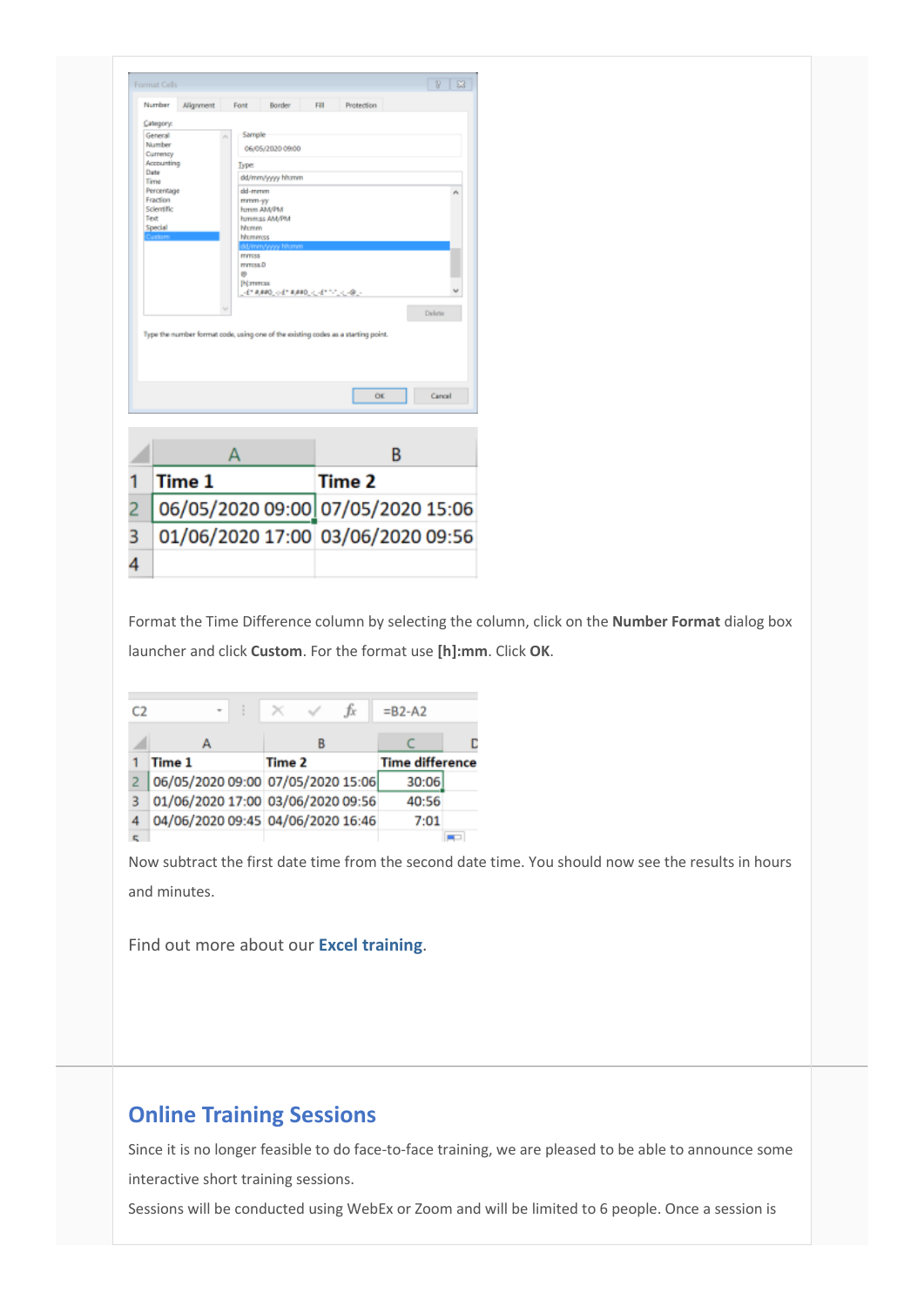full, new dates will be released.

Training files and a meeting invitation will be sent out to participants in advance of the training session. Sessions are updated regularly **[here](http://www.archwayct.co.uk/online-training)**.

**To find out more details, ring on the mobile number at the top of this newsletter,** [email us](mailto:janet@archwayct.co.uk?subject=Online%20Training) **or fill in our online [contact form](http://www.archwayct.co.uk/contact)**.

| <b>Date</b> | <b>Time</b>        | <b>Session</b>                                                                                                                                          | Cost                   |
|-------------|--------------------|---------------------------------------------------------------------------------------------------------------------------------------------------------|------------------------|
| 2nd<br>July | 09:30 -<br>10:30   | <b>Microsoft Project - Creating Reports</b>                                                                                                             | $E25 +$<br><b>VAT</b>  |
| 2nd<br>July | $15:00 -$<br>16:30 | <b>Crystal Reports - Formulas and Functions</b>                                                                                                         | $E$ 35+<br><b>VAT</b>  |
| 3rd July    | $09:15 -$<br>10:45 | Microsoft Project - Consolidating Projects in a Master Plan,<br>Pooling resources across Projects                                                       | $£30 +$<br><b>VAT</b>  |
| 3rd July    | $11:15 -$<br>12:15 | PowerPoint - Working with SmartArt, Animating SmartArt and<br><b>Bulleted Lists</b>                                                                     | $E25 +$<br><b>VAT</b>  |
| 3rd July    | $14:00 -$<br>15:30 | Crystal Reports - The Section Expert and Advanced Formatting                                                                                            | $E$ 35 +<br><b>VAT</b> |
| 6th July    | 09:30<br>10:30     | Microsoft Project - Adding costs to projects                                                                                                            | $£25 +$<br><b>VAT</b>  |
| 6th July    | $11:00 -$<br>12:00 | Excel - Creating a new workbook, Basic Formatting, Basic<br>Formulas, Saving, Printing                                                                  | $E25 +$<br><b>VAT</b>  |
| 6th July    | $14:00 -$<br>15:00 | Word - Using Word tables, general Word hints and tips                                                                                                   | $E25 +$<br><b>VAT</b>  |
| 6th July    | 15:30 -<br>16:30   | Excel - Review of Basic Formulas, Absolute cell references<br>(fixed cells), % of Totals, Using Quick Analysis for % of Totals<br>and Cumulative Totals | $£25 +$<br><b>VAT</b>  |
| 7th July    | $13:30 -$<br>14:30 | Word - Working with Pictures and Drawing Objects - Inserting,<br>Text Wrapping, Sizing, Effects                                                         | $E25 +$<br><b>VAT</b>  |
| 7th July    | 15:00 -<br>16:00   | <b>PowerPoint - Tables and Charts</b>                                                                                                                   | $E25+$<br><b>VAT</b>   |
| 8th July    | $09:30 -$<br>10:30 | Outlook - Emails Rules and Alerts, Creating a Task from an<br>Email, Creating an Appointment from an Email, Quick Parts,<br><b>Email Templates</b>      | $E25 +$<br><b>VAT</b>  |
| 8th July    | $11:00 -$<br>12:00 | Word - Collaborating with Others - Sharing Documents,<br>Comments, Track Changes                                                                        | $E25 +$<br><b>VAT</b>  |
| 8th July    | $14:00 -$<br>15:00 | Word - Working with Large Documents - Heading Styles,<br>Section Breaks, Automating Tables of Contents                                                  | $£25 +$<br><b>VAT</b>  |
| 8th July    | $15:30 -$<br>16:30 | Microsoft Project - Adding costs to projects                                                                                                            | $E25 +$<br><b>VAT</b>  |
| 9th July    | $13:30 -$<br>14:30 | Excel - Review of Basic Formulas, Absolute Cell References<br>(fixed cells), % of Totals, Using Quick Analysis for % of Totals<br>and Cumulative Totals | $E25 +$<br><b>VAT</b>  |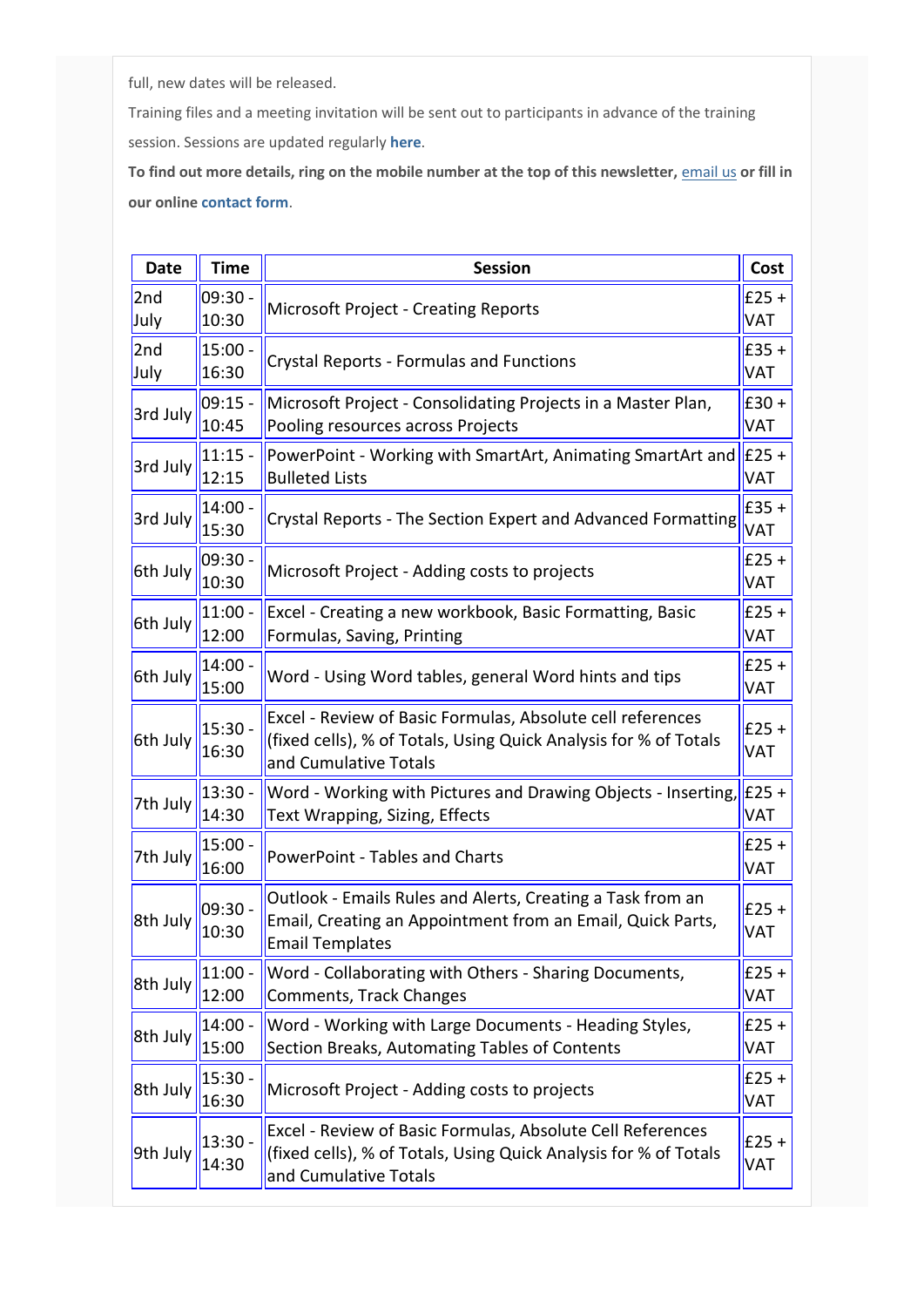|                          | $15:00 -$          | PowerPoint - Creating a new presentation, Slide Layouts, Slide                                                                                                                       | $E25 +$               |
|--------------------------|--------------------|--------------------------------------------------------------------------------------------------------------------------------------------------------------------------------------|-----------------------|
| 9th July                 | 16:00              | <b>Views, Moving Slides</b>                                                                                                                                                          | <b>VAT</b>            |
| 10th                     | 09:30 -            | PowerPoint - Using SmartArt, Animating bulleted lists and                                                                                                                            | $E25 +$               |
| July                     | 10:30              | SmartArt, Using Drawing Tools, Manipulating Pictures                                                                                                                                 | <b>VAT</b>            |
| 10th<br>July             | $11:00 -$<br>12:00 | Outlook - Email Rules and Alerts, Creating a Task from an<br>Email, Creating an Appointment from an Email, Quick Parts,<br><b>Email Templates</b>                                    | $£25 +$<br>VAT        |
| 10th                     | $13:30 -$          | Outlook - Calendar, Creating Recurring Appointments, Making                                                                                                                          | $E25 +$               |
| July                     | 14:30              | Appointments private, Using the Scheduling Assistant                                                                                                                                 | VAT                   |
| 10th                     | $15:00 -$          | Microsoft Project - Working with Tasks, Creating a Gantt                                                                                                                             | $E30 +$               |
| July                     | 16:30              | Chart, Links, Lags and Leads                                                                                                                                                         | <b>VAT</b>            |
| 13 <sub>th</sub>         | 09:30 -            | Microsoft Project - Creating a resource sheet, Assigning                                                                                                                             | $E30 +$               |
| July                     | 11:00              | resources to tasks                                                                                                                                                                   | <b>VAT</b>            |
| 13 <sub>th</sub>         | $11:30 -$          | Using WebEx for working remotely                                                                                                                                                     | $£25 +$               |
| July                     | 12:30              |                                                                                                                                                                                      | <b>VAT</b>            |
| 13 <sub>th</sub>         | 13:30              | Crystal Reports - Crosstabs                                                                                                                                                          | $E$ 35+               |
| July                     | 15:00              |                                                                                                                                                                                      | <b>VAT</b>            |
| 13 <sub>th</sub>         | $15:30 -$          | <b>Excel Charting</b>                                                                                                                                                                | $E25 +$               |
| July                     | 16:30              |                                                                                                                                                                                      | <b>VAT</b>            |
| 15th                     | 09:30 -            | <b>Excel - Date and Text Functions</b>                                                                                                                                               | $£25 +$               |
| July                     | 10:30              |                                                                                                                                                                                      | <b>VAT</b>            |
| 15th                     | $11:00 -$          | Excel - Grouping worksheets, Calculations across worksheets,                                                                                                                         | $E25 +$               |
| July                     | 12:00              | Data Consolidation                                                                                                                                                                   | <b>VAT</b>            |
| 15th                     | $13:30 -$          | Excel - IF, Nested IF, AND, OR, SUMIF, SUMIFS, COUNTIF,                                                                                                                              | $E30 +$               |
| July                     | 15:00              | COUNTIFS, AVERAGEIF, IFERROR                                                                                                                                                         | <b>VAT</b>            |
| 15th                     | $15:30 -$          | Excel - Named ranges, VLOOKUP                                                                                                                                                        | $E25 +$               |
| July                     | 16:30              |                                                                                                                                                                                      | <b>VAT</b>            |
| 16th                     | 09:30 -            | Microsoft Project - Baselining a Project and Tracking Progress                                                                                                                       | $E25 +$               |
| July                     | 10:30              |                                                                                                                                                                                      | <b>VAT</b>            |
| 16th                     | $11:00 -$          | Communication Skills - Questioning Techniques, Listening                                                                                                                             | $E50 +$               |
| July                     | 13:00              | Skills, Aggressive, Defensive and Assertive Behaviour                                                                                                                                | VAT                   |
| 16th                     | $14:00 -$          | Word - Working with Pictures and Drawing Objects - Inserting,                                                                                                                        | $E25 +$               |
| July                     | 15:00              | Text Wrapping, Sizing, Effects                                                                                                                                                       | <b>VAT</b>            |
| 16th                     | 15:30              | <b>Crystal Reports - Mailing Labels</b>                                                                                                                                              | $£25 +$               |
| July                     | 16:30              |                                                                                                                                                                                      | <b>VAT</b>            |
| 17 <sub>th</sub><br>July | $13:30 -$<br>15:30 | Effective Communication especially when working remotely -<br>keeping in touch with the team, organising regular meetings,<br>Agenda, feedback from meeting, managing meetings, etc. | $E50 +$<br><b>VAT</b> |
| 17 <sub>th</sub>         | $16:00 -$          | <b>Excel Pivot Tables</b>                                                                                                                                                            | $E25 +$               |
| July                     | 17:00              |                                                                                                                                                                                      | <b>VAT</b>            |
| 18th                     | $09:00 -$          | <b>Introduction to Microsoft Teams</b>                                                                                                                                               | $E50 +$               |
| July                     | 12:00              |                                                                                                                                                                                      | <b>VAT</b>            |
| 18th                     | 14:00              | <b>Introduction to OneNote</b>                                                                                                                                                       | $E30 +$               |
| July                     | 15:30              |                                                                                                                                                                                      | <b>VAT</b>            |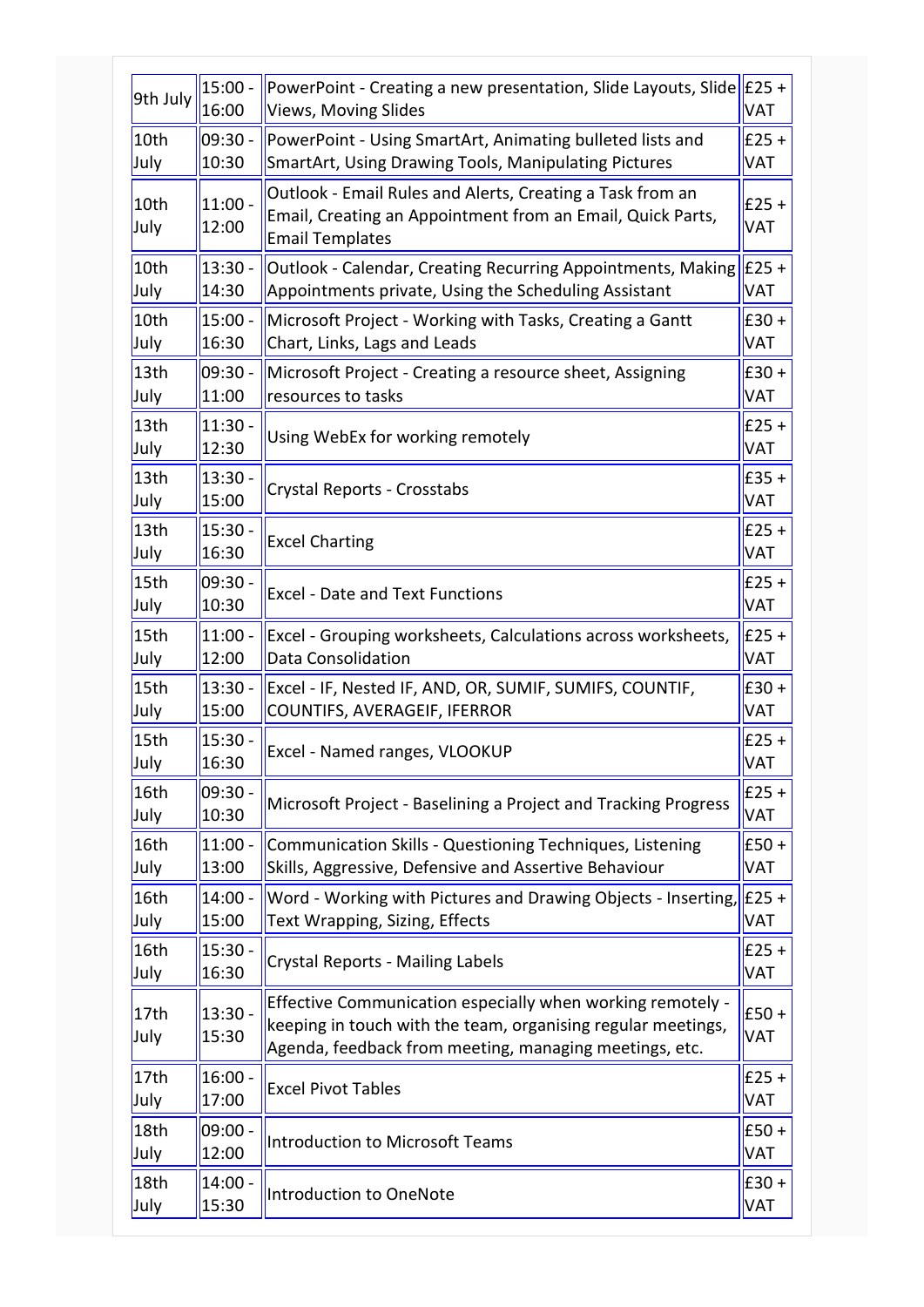| 18th             | $16:00 -$          | Word - Using Word tables, General Word hints and tips                                                                                           | $E25 +$               |
|------------------|--------------------|-------------------------------------------------------------------------------------------------------------------------------------------------|-----------------------|
| July             | 17:00              |                                                                                                                                                 | <b>VAT</b>            |
| 20th             | 09:30 -            | Microsoft Project - Views, Tables, Filters, Creating Reports                                                                                    | $E30 +$               |
| July             | 11:00              |                                                                                                                                                 | <b>VAT</b>            |
| 20th             | $11:30 -$          | Microsoft Word - Using Section Breaks effectively                                                                                               | $E25 +$               |
| July             | 12:30              |                                                                                                                                                 | <b>VAT</b>            |
| 20 <sub>th</sub> | $13:30 -$          | Crystal Reports - Creating and Formatting a Report                                                                                              | $E$ 35+               |
| July             | 15:00              |                                                                                                                                                 | <b>VAT</b>            |
| 20 <sub>th</sub> | $15:30 -$          | Excel - Sorting, Filtering, Conditional Formatting                                                                                              | $E25 +$               |
| July             | 16:30              |                                                                                                                                                 | <b>VAT</b>            |
| 21st             | 09:30 -            | Using Zoom for Remote Working                                                                                                                   | $E15 +$               |
| July             | 10:10              |                                                                                                                                                 | <b>VAT</b>            |
| 21st             | $10:30 -$          | <b>Using Outlook for Time Management</b>                                                                                                        | $E30 +$               |
| July             | 11:30              |                                                                                                                                                 | <b>VAT</b>            |
| 21st             | $13:30 -$          | Word - Mailmerge                                                                                                                                | $E25 +$               |
| July             | 14:30              |                                                                                                                                                 | <b>VAT</b>            |
| 21st Jul         | $15:00 -$<br>16:00 | Delegating - How to delegate effectively                                                                                                        | $E50 +$<br><b>VAT</b> |
| 22 <sub>nd</sub> | $13:30 -$          | PowerPoint - Using SmartArt, Animating bulleted lists and                                                                                       | $E25 +$               |
| July             | 14:30              | SmartArt, Using Drawing Tools, Manipulating Pictures                                                                                            | <b>VAT</b>            |
| 22 <sub>nd</sub> | $15:00 -$          | Outlook - Calendar, Creating Recurring Appointments, Making                                                                                     | $E25 +$               |
| July             | 16:00              | appointments private, Using the Scheduling Assistant                                                                                            | <b>VAT</b>            |
| 23rd             | $09:30 -$          | PowerPoint - Creating a new presentation, Slide Layouts, Slide                                                                                  | $E25 +$               |
| July             | 10:30              | Views, Moving Slides                                                                                                                            | <b>VAT</b>            |
| 23rd             | 11:00              | Word - Mailmerge                                                                                                                                | $E25 +$               |
| July             | 12:00              |                                                                                                                                                 | VAT                   |
| 23rd             | 13:30 -            | Word - Collaborating with Others - Sharing Documents,                                                                                           | £25 +                 |
| July             | 14:30              | Comments, Track Changes                                                                                                                         | <b>VAT</b>            |
| 23rd<br>July     | $15:30 -$<br>16:30 | Time Management - Goals and Objectives, The SMART<br>approach to generating goals, Identifying Goals, Prioritising<br>Work, Urgent vs Important | E30+<br><b>VAT</b>    |
| 24th             | 09:30 -            | PowerPoint - Tables and Charts                                                                                                                  | $E25 +$               |
| July             | 10:30              |                                                                                                                                                 | <b>VAT</b>            |
| 24 <sub>th</sub> | $11:00 -$          | PowerPoint - Using SmartArt, Animating bulleted lists and                                                                                       | $E25 +$               |
| July             | 12:00              | SmartArt, Using Drawing Tools, Manipulating Pictures                                                                                            | <b>VAT</b>            |
| 24th             | $13:00 -$          | Microsoft Project - Working with Tasks, Creating a Gantt                                                                                        | $E30 +$               |
| July             | 14:30              | Chart, Links, Lags and Leads                                                                                                                    | <b>VAT</b>            |
| 24th             | $15:00 -$          | Coaching Skills - the key to successful delegation                                                                                              | $E50 +$               |
| July             | 17:00              |                                                                                                                                                 | <b>VAT</b>            |
| 27th             | 09:30 -            | Excel - Sorting, Filtering, Conditional Formatting                                                                                              | $E25 +$               |
| July             | 10:30              |                                                                                                                                                 | <b>VAT</b>            |
| 27th             | $11:00 -$          | Excel - Creating a new workbook, Basic Formatting, Basic                                                                                        | $E25 +$               |
| July             | 12:00              | Formulas, Saving, Printing                                                                                                                      | <b>VAT</b>            |
|                  |                    |                                                                                                                                                 |                       |